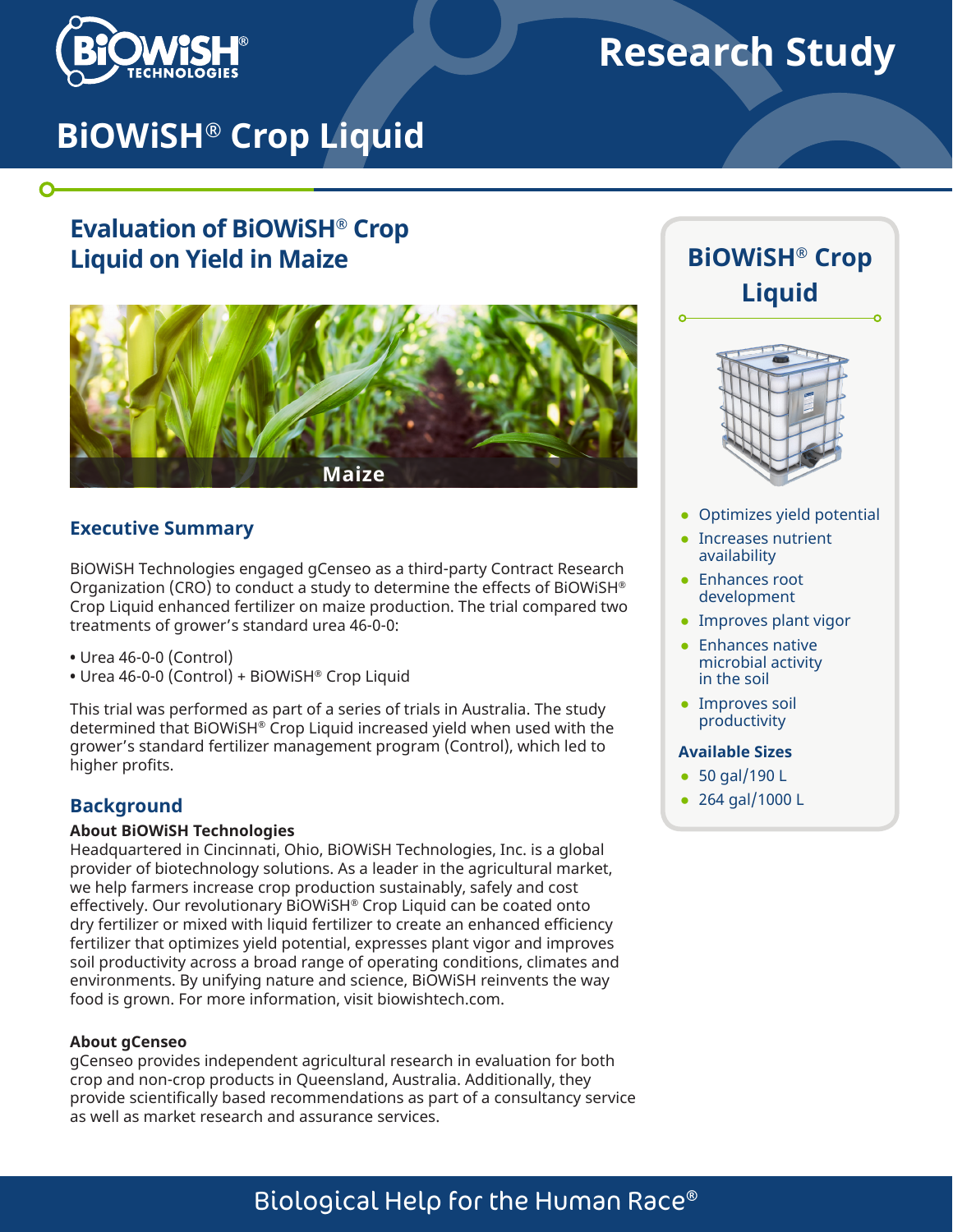## **Objectives**

The objective of this research study was to determine the effects of BiOWiSH® Crop Liquid technology, manufactured in the USA by BiOWiSH® Technologies, Inc., on maize production when added to a fertility program common to the production area in Queensland, Australia. The focus was on BiOWiSH® Crop Liquid's impact on total harvestable yield in maize.

## **Implementation Program**

This study was conducted as a replicated trial under a randomized complete block trial design with five replications. The trial was planted as a double skip configuration to conserve field moisture. The variety planted was "Buster" and the planting rate was 65,000 plants/ha (26,316 plants/acre). Pest and disease management techniques were independent of the study and performed as needed.

The grower's standard fertilizer management program (Control) was compared to the same program coated with BiOWiSH® Crop Liquid (Control + BiOWiSH®). The Control urea rate was based on the common regional fertilizer recommendations. The urea was applied as a sidedress application.

| <b>Treatment</b>                                | <b>Application Rate</b><br>kg/ha<br>[lbs/acre] | <b>Application Phase</b> |  |
|-------------------------------------------------|------------------------------------------------|--------------------------|--|
| Urea 46-0-0 (Control)                           | 100<br>[89]                                    | Sidedress                |  |
| Urea 46-0-0 (Control) +<br>BiOWiSH® Crop Liquid | 100<br>[89]                                    | Sidedress                |  |

# **Results**

#### **Normalized Difference Vegetation Index (NDVI)**

Normalized Difference Vegetation Index (NDVI) data indicated a significant greening response of BiOWiSH® (0.764) in comparison to the conventional urea program (0.716) at "28-DAA" or 28 Days After Application.

| <b>Treatment</b>                                            | <b>NDVI</b><br>14-DAA | <b>NDVI</b><br>28-DAA |  |
|-------------------------------------------------------------|-----------------------|-----------------------|--|
| Urea 46-0-0 (Control)                                       | 0.689                 | 0.716                 |  |
| Urea 46-0-0 (Control) +<br>BIOWISH <sup>®</sup> Crop Liquid | 0.720                 | 0.764                 |  |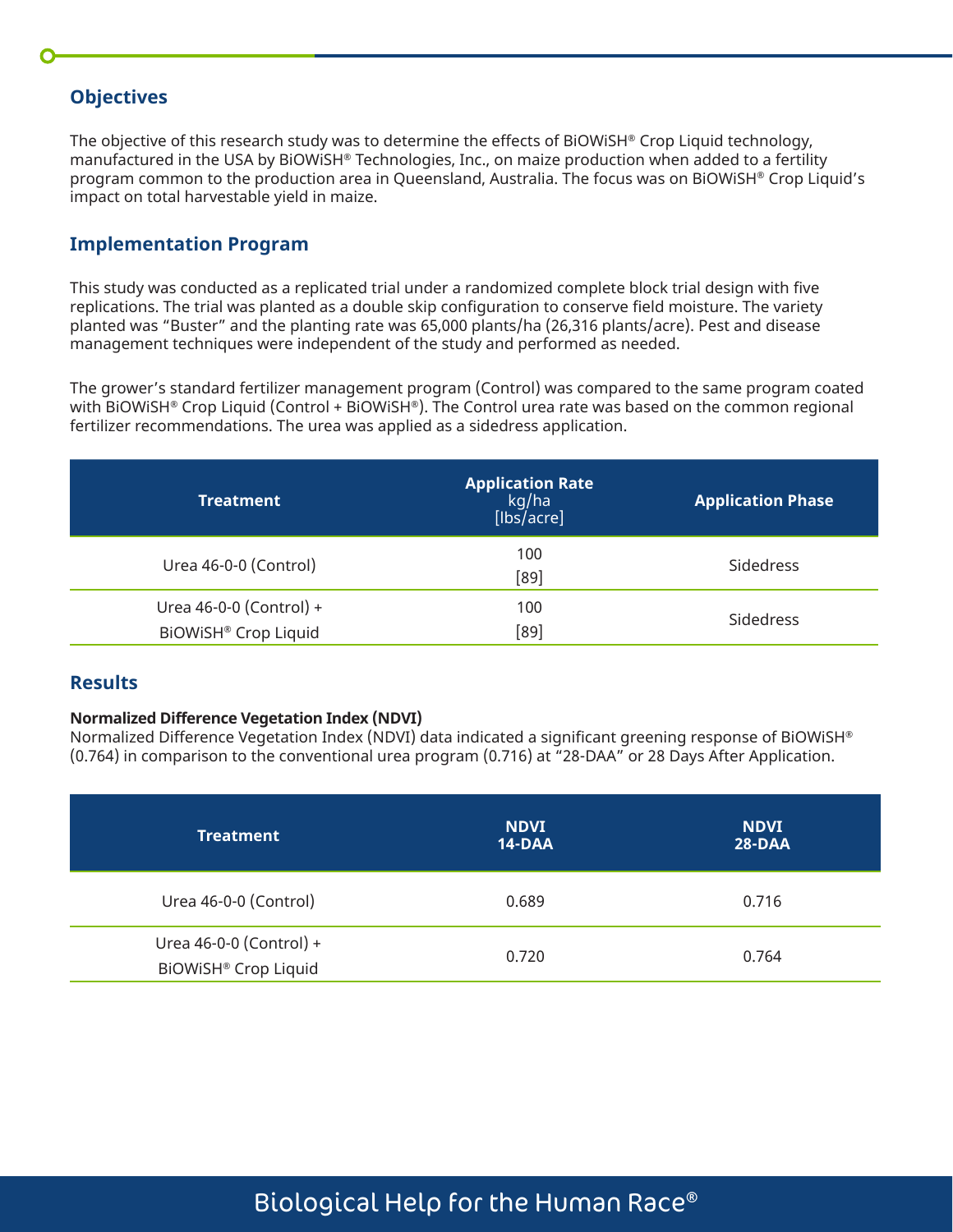#### **Yield**

The BiOWiSH® treatment resulted in higher yields in comparison to the grower's standard urea fertilizer program. When coated onto the Control, the BiOWiSH® treatment showed an increased yield of 0.40 MT/ha (0.18 tons/acre).



#### **Economics**

Based upon the yield increase of 10.20% for the BiOWiSH® treatment over the Control, net income increased by 10%, resulting in an increased profit of \$90 USD/ha (\$37 USD/acre).

| Treatment                                       | <b>Yield</b><br>MT/ha<br>[tons/acre] | <b>Yield Increase</b><br>MT/ha<br>[tons/acre] | <b>Yield Increase</b><br>(%) | <b>Net Income</b><br>USD/ha<br>[USD/acre] | <b>Profit</b><br><b>Change</b><br>USD/ha<br>[USD/acre] |
|-------------------------------------------------|--------------------------------------|-----------------------------------------------|------------------------------|-------------------------------------------|--------------------------------------------------------|
| Urea 46-0-0 (Control)                           | 3.92<br>$[1.75]$                     | $\overline{\phantom{a}}$                      | $\overline{\phantom{0}}$     | 847<br>$[343]$                            | $\overline{\phantom{0}}$                               |
| Urea 46-0-0 (Control) +<br>BiOWiSH® Crop Liquid | 4.32<br>[1.93]                       | 0.40<br>$[0.18]$                              | 10.20                        | 938<br>$[379]$                            | 90<br>[37]                                             |

*\*Calculations for conversions between imperial and metric units are based on the original source data; slight rounding differences may occur within reported publication values* 

*\*\*Net income is the crop value minus the fertility program cost. It does not account for non-fertility expenses.* 

*\*\*\*Profit change is the difference between net income of the respective program and the Control.*